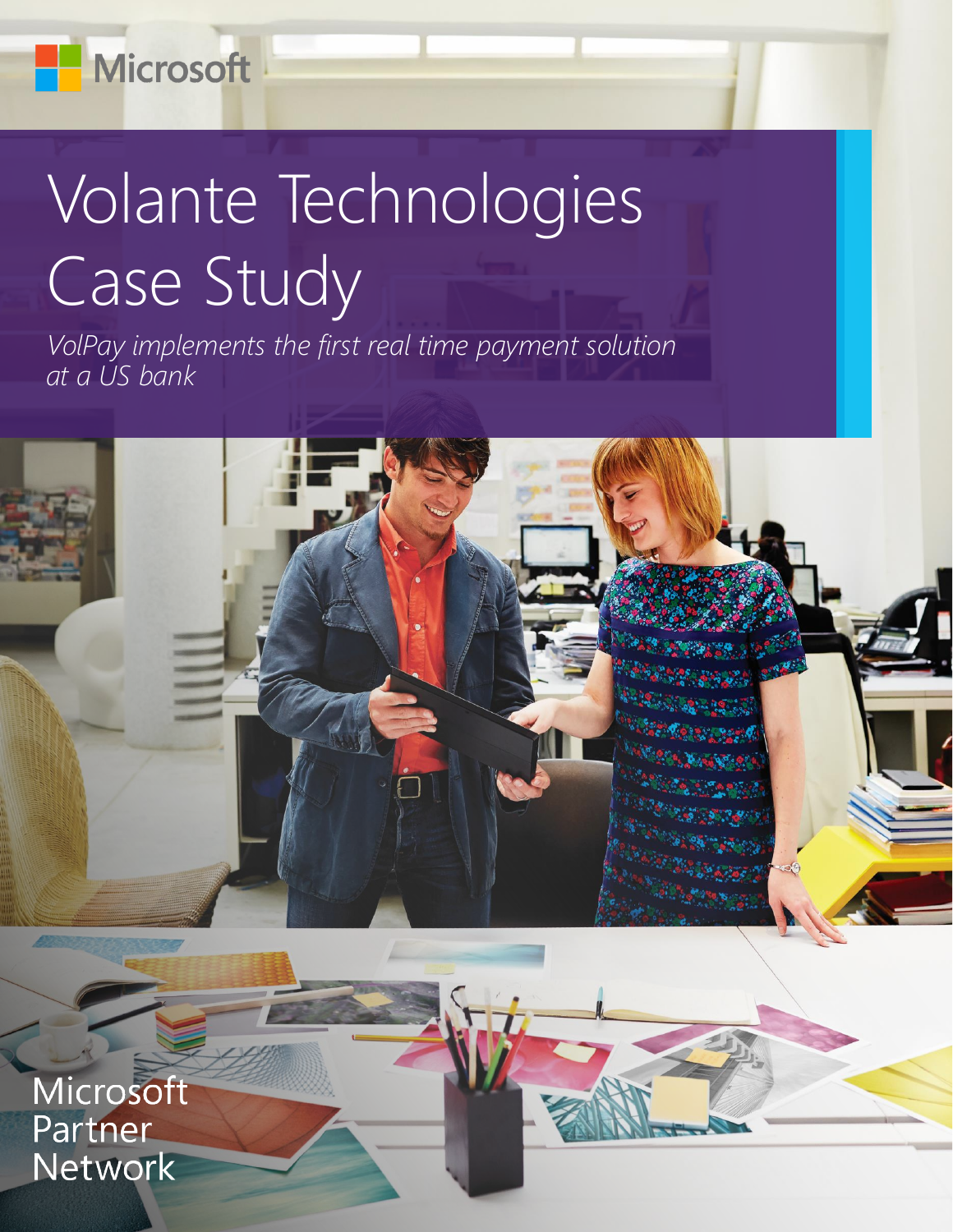

### **Volante Technologies**

In 2001, Volante Technologies was founded in Silicon Valley by a team of messaging experts who saw the opportunity to improve the efficiency of financial institutions by automating the integration of financial messages and data to and from back-office systems and market data pouring into trading platforms.

Its close collaboration with banks and other financial institutions has afforded Volante the industry expertise and insight needed to develop transformative software solutions geared towards solving its customer's most challenging business problems.

#### **The challenges and opportunities afforded by Real Time Payments (RTP)**

Every financial institution has been impacted by the dynamics of the digital payments processing age. The payment processing systems within these institutions must cope with nonstop flux, and are struggling to adapt to an ever-increasing range of payment channels and types.

The mass adoption of real time payment systems around the world has contributed to an environment where customers expect to be able to pay friends and customers, settle bills, and transfer money immediately. Driven by the growing ubiquity of smart devices and the booming popularity of ecommerce, demand for real time payments is only expected to increase.

To keep up with demand, many banks across the globe have invested in providing real-time payment capabilities to their customers. Financial institutions in Mexico, the UK, Sweden, India, and Singapore have already made significant strides in accelerating payment capabilities, with central banking institutions often times acting as driving forces in enacting this transition. At the same time, in the US, the Federal Reserve has urged US institutions to enact their own modernization efforts.

Looking to quickly meet this demand and establish a competitive advantage, one US bank set out to become the first in the country to provide real time payments for its customers. But there were a number of challenges to overcome—as might be expected when attempting to introduce the first new payment system the US has seen in 40 years. For one, the bank's existing systems were unable to meet the Service Level Agreements (SLAs) required to enable real time payments. What's more, the bank needed to balance a strategic solution which can be taken to market quickly with its desire to limit costs. Looking for a partner to help it realize this ambition, the bank reached out to Volante.

*"We are creating the building blocks for an integrated payments ecosystem both for today's needs and for the next generation. This approach allowed us to be first to market with RTP and will also serve us well over the long term." – CIO of the tier 1 American bank*

© 2018 Microsoft Corporation. All rights reserved. This case study is for informational purposes only. MICROSOFT MAKES NO WARRANTIES, EXPRESS OR IMPLIED, IN THIS SUMMARY. Microsoft and Microsoft SharePoint are either registered trademarks or trademarks of Microsoft Corporation in the United States and/or other countries. All other trademarks are property of their respective owners. Document published 5/15/2018.